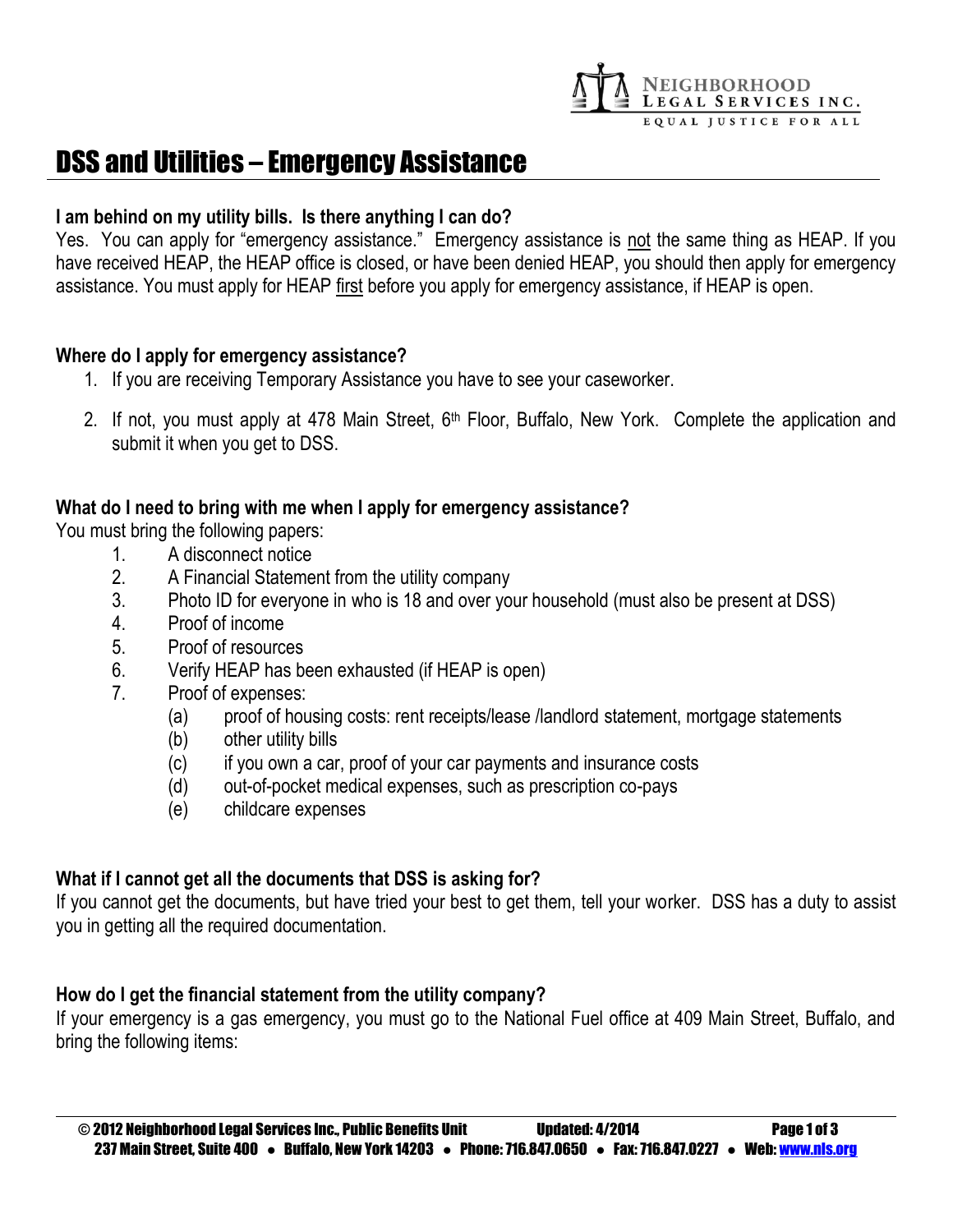- \* Proof of income (for at least the past 8 weeks of either wages, SSI, or UIB)<br>
\* leastification
- Identification
- \* Proof of expenses

National Fuel will decide whether they will offer you a "deferred payment arrangement (DPA)." If they offer you a DPA, you won't need emergency assistance. If they deny your request for a DPA, they will state this on your financial statement. Bring the financial statement to the emergency services window at the Erie County Department of Social Services, 478 Main Street, 6th Floor.

If your emergency is an electric emergency, you can ask for the Financial Statement with National Grid over the telephone. You should also request a DPA from National Grid. If they deny your request, they will state this on your financial statement. Their phone number is 1-800-642-4272. NYSEG will fax this information to DSS. National Grid will send it electronically to DSS.

# **How much emergency assistance can I get?**

Generally, you will receive assistance with the last four months worth of utility arrears prior to your application. However, if the applicant is receiving SSI or Temporary Assistance, you will receive assistance with the most recent four months in which you received service from the 10 months prior to your application.

# **Do I have to repay this assistance?**

If you are not receiving Temporary Assistance or SSI (and you are not income eligible for Temporary Assistance) then you will have to sign a repayment agreement. You must repay the assistance within two years. If you default on this repayment agreement, you will not be able to obtain more emergency assistance for utilities from DSS in the future until you are current with the repayment agreement **(unless you are receiving SSI, Temporary Assistance or you are income eligible for Temporary Assistance at the time you make your second request for emergency assistance for utilities. If this is the case DSS may help you again even if there is an outstanding loan).** DSS can at their discretion give you another emergency assistance payment even if you have an outstanding loan. Ask them for their current policy because it changes annually.

If you are receiving Temporary Assistance, the Erie County Department of Social Services can recoup the assistance it paid you from your grant.

# **Is there an income limit on emergency assistance for utilities?**

No. Anyone can be eligible for emergency assistance if they do not have enough income or resources to meet the emergency.

# **Does the Erie County Department of Social Services have to interview me the same day I apply?**

Yes, at a minimum, you must be screened on the day you apply. This means that the Erie County Department of Social Services has to talk to you and decide whether you have an immediate need. An immediate need is when you have a disconnect notice scheduled for disconnection within 72 hours or are already shut off and you are applying for assistance. If you have an immediate need, the Erie County Department of Social Services must